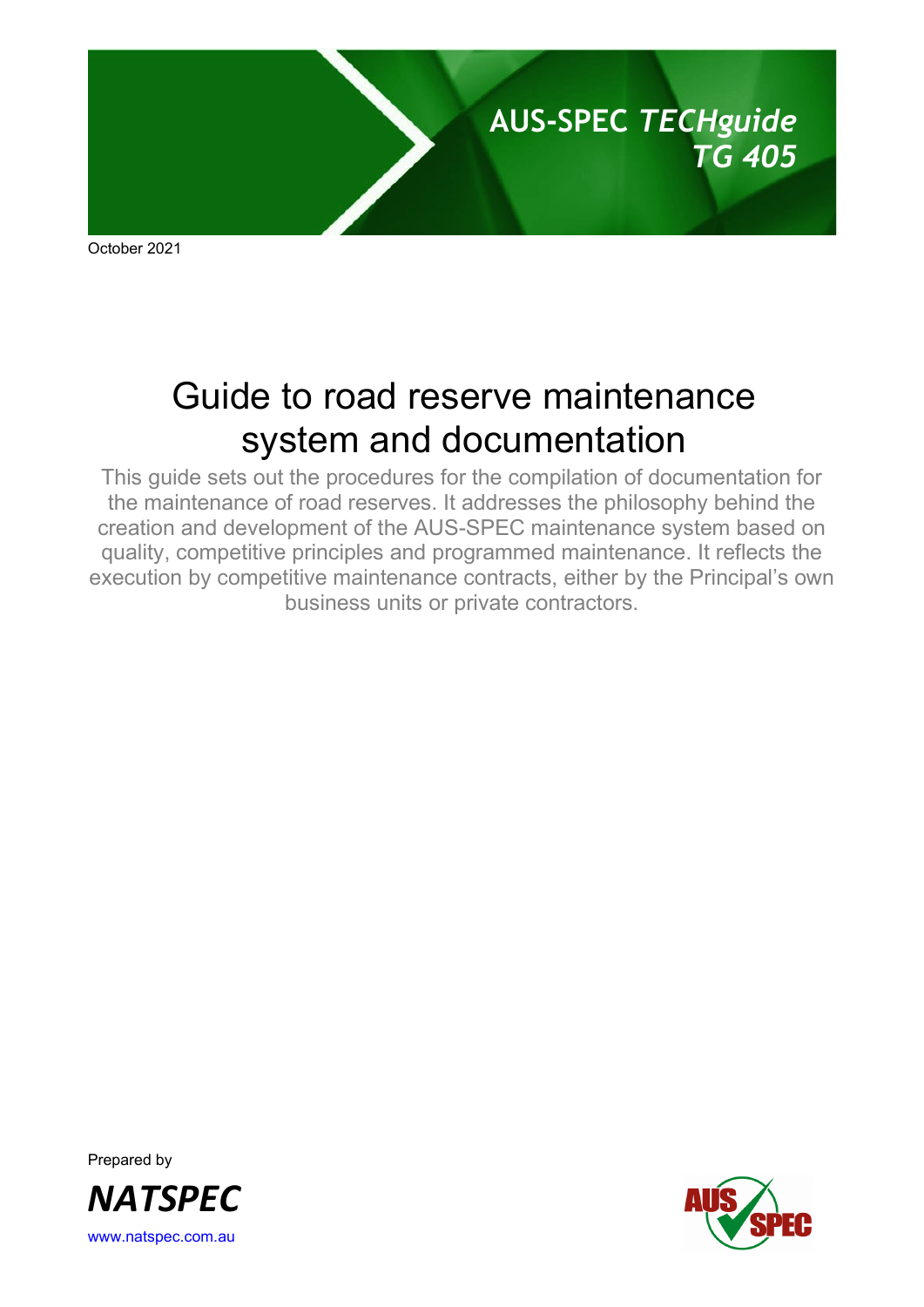## **AUS-SPEC TECHguide**

# **CONTENTS**

|                | 11             |  |  |
|----------------|----------------|--|--|
| $\overline{2}$ |                |  |  |
|                | 2.1            |  |  |
|                | 2.2            |  |  |
|                | 2.3            |  |  |
| 3              |                |  |  |
|                | 3.2            |  |  |
|                | 3.3            |  |  |
|                | 3.4            |  |  |
| 4              |                |  |  |
|                | 4 1            |  |  |
|                | 4.2            |  |  |
|                | 4.3            |  |  |
|                | 4.4            |  |  |
| 5              |                |  |  |
|                | 5 <sub>1</sub> |  |  |
|                | 5.2            |  |  |
|                | 5.3            |  |  |
|                | 5.4            |  |  |
|                | 5.5            |  |  |
|                | 5.6            |  |  |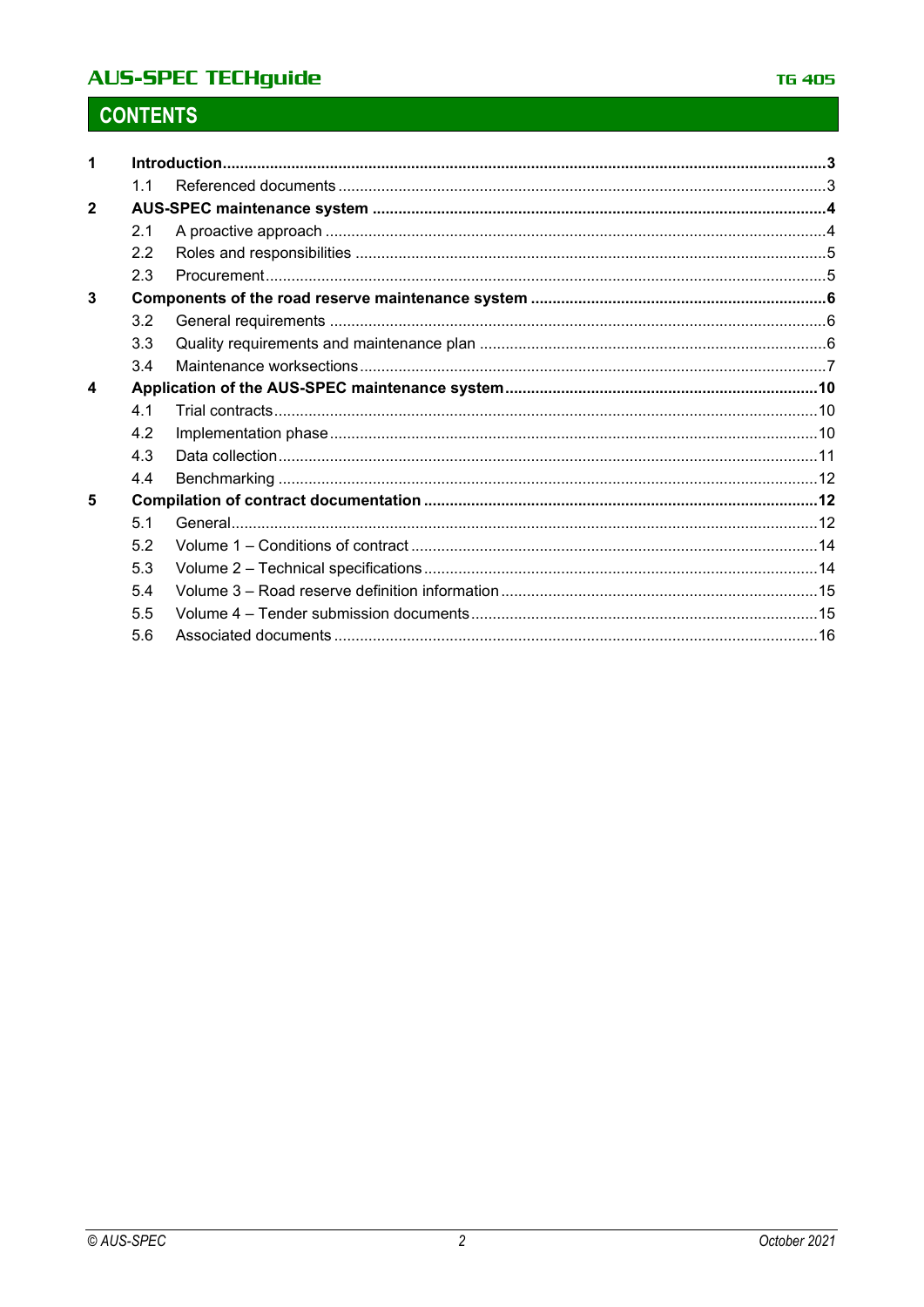### **1 INTRODUCTION**

This TECHguide describes the philosophy and components of the AUS-SPEC maintenance system which is based on quality management, competitive principles and programmed maintenance. It reflects the move from predominantly direct control, responsive maintenance and operations to the proactive approach outlined in the National Sustainability Frameworks for Asset Management for Local Government and developed in the Asset Management Basics (AMB), *International Infrastructure Management Manual (IIMM)*  and the International Infrastructure Financial Management Manual (IIFMM) Operations studies previously carried out by State and Local Government form the foundation of AUS-SPEC documents.

NATSPEC GEN 017 for guidance on using AUS-SPEC for asset management. IPWEA's national uniform code for assessing road pavement condition, Practice Notes 9, 9.1 and 9.2 provides more guidance on visual assessment of condition and asset performance of road pavement assets.

The AUS-SPEC maintenance system allows asset owners to balance the level of service and the maintenance and operations budget and prepare documentation for in-house and/or private maintenance contracts. It includes records of asset inspections, defects, programmed and prioritised works and monthly works completed reports. These records and reports improve the maintenance history and asset inventory and provide a defence against possible litigation.

AUS-SPEC provides a professional and best practice approach to responsibly maintaining the community's assets within the budgetary constraints of the owner of the asset.

### **1.1 Referenced documents**

The following documents are incorporated into this TECHguide by reference:

#### **TECHguides**

AUS-SPEC TG 102 *Guidelines for Principals – Standard contracts*

AUS-SPEC TG 103 *Guidelines for Principals – Period supply and service contracts*

AUS-SPEC TG 406 *Guide to adapting asset delivery documentation to road reserve maintenance*

#### **TECHnotes**

*TECHNote GEN 017 Using AUS-SPEC for asset management*

*TECHnote GEN 018 Using AUS-SPEC for asset maintenance*

*TECHnote GEN 023 Using AUS-SPEC for management of unsealed roads*

*TECHnote GEN 026 Otta seal – A new approach to sealing*

*TECHnote GEN 027 Maintenance of unsealed roads*

*TECHnote DES 034 Pavement stabilisation for unsealed roads* 

*TECHnote DES 035 Improvement and stabilisation of unsealed roads*

#### **TECHreport**

*TECHreport TR08 Management of council gravel pits in country areas – A case study*

#### **Worksections**

*0122 Information for tenderers*

*0123 Conditions of tendering*

*0124 Tender submission documents*

*0147 Conditions of contract*

*1601 General requirements – road reserve (Maintenance)*

*1602 Contract schedules – road reserve (Maintenance)*

*1603 Road reserve maintenance plan (RMP)*

*1604 Annexures to Road reserve maintenance plan (RMP)*

#### **Standards**

AS 2124-1992 General conditions of contract

AS 4000-1997 General conditions of contract

AS/NZS ISO 9001:2016 Quality management systems - Requirements

GC 21-2016 New South Wales Government General conditions of contract (Edition 2)

NCW4-2019 General conditions of contract for construction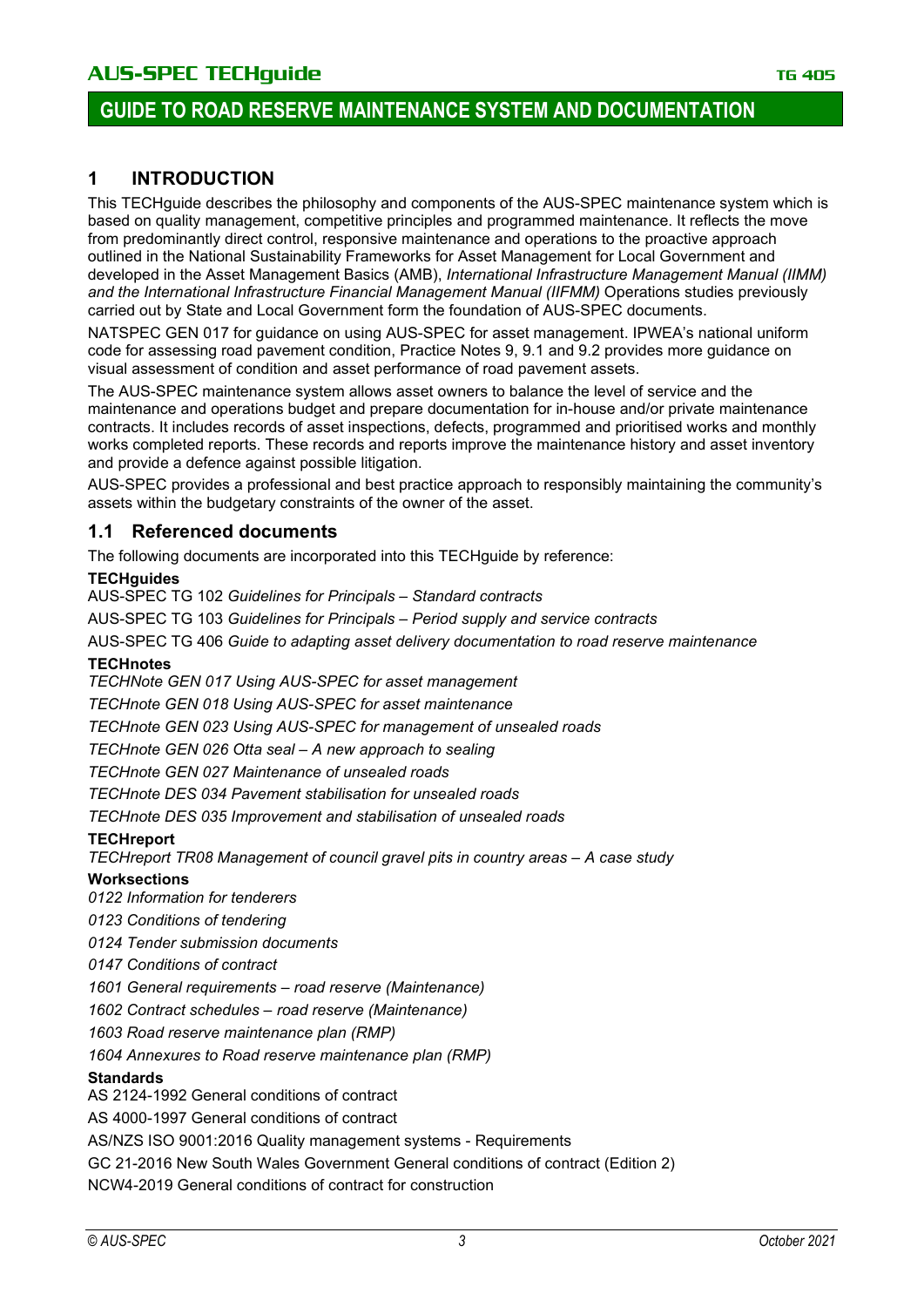NPWC3-1981 National Public Works Contract - General conditions of contract

#### **Other publications**

*Australian Accounting Standards Boards*

AASB 116 2021 Property, plant and equipment

*AUSTROADS*

AGAM06-2018 Guide to Asset Management – Processes – Defining and Understanding Asset Requirements AGPD04-2014 Guide to Project Delivery – Direct Management of Project Works

AGPT05-2019 Guide to Pavement Technology – Pavement Evaluation and Treatment Design

AGPT06-2009 Guide to Pavement Technology – Unsealed Pavements

AGPT07-2009 Guide to Pavement Technology – Pavement Maintenance

AP-R597-2019 Data Standard for Road Management and Investment in Australia and New Zealand Version 3.0

#### *IPWEA*

AMB-2018 Asset Management Basics – Applying Infrastructure Asset Management Principles

IIFMM-2020 International Infrastructure Financial Management Manual

IIMM-2020 International Infrastructure management manual.  $6<sup>th</sup>$  edition

Practice Note 9-2015 Road pavements (Visual assessment)

Practice Note 9.1-2016: Condition assessment and asset performance guidelines - How to assess road pavement condition

Practice Note 9.2-2016: Condition assessment and asset performance guidelines - How to integrate pavement assessments into AM planning

### **2 AUS-SPEC MAINTENANCE SYSTEM**

### **2.1 A proactive approach**

#### **Maintenance and operations - General**

The main objective of a maintenance strategy is the maintenance of assets at an appropriate level of service and structural integrity at the lowest possible cost to the asset owner and users. Maintenance aims to preserve an asset, not upgrade it, and includes regular checking, repairs and minor improvements to remove the cause of any defects and avoid excessive repetition of maintenance effort. Regular maintenance is less costly than reconstruction, which becomes necessary if maintenance is neglected. Delayed maintenance also has other indirect costs e.g. increased operating costs due to difficulty in using roads.

The AUS-SPEC maintenance system conforms to a quality management model with the following characteristics:

- A systematic approach: Each project is broken into a number of defined activities.
- Inspection and test plans: Provided for each activity to allow systematic and progressive verification of conformance with requirements.
- Simple clear checklists: For in-the-field recording, as evidence of conformance with requirements.
- Hold points: Assigned to critical aspects of the work.
- Conformance: Designed to encourage the service provider to identify and correct process faults and thereby assure the purchaser of good quality and productivity. If some aspect of the work does not conform and cannot be corrected, a non-conformance report is required.

The AUS-SPEC maintenance system in addition to road reserves also includes parks and recreations areas, buildings and facilities. See TECHnote GEN018. Further, the following construction worksections will assist in the maintenance of sealed roads:

- *1142 Cold mix asphalt*
- *1143 Sprayed bituminous surfacing*
- *1144 Asphalt (Roadways)*
- *1146 Microsurfacing*
- *1147 Sprayed preservation surfacing*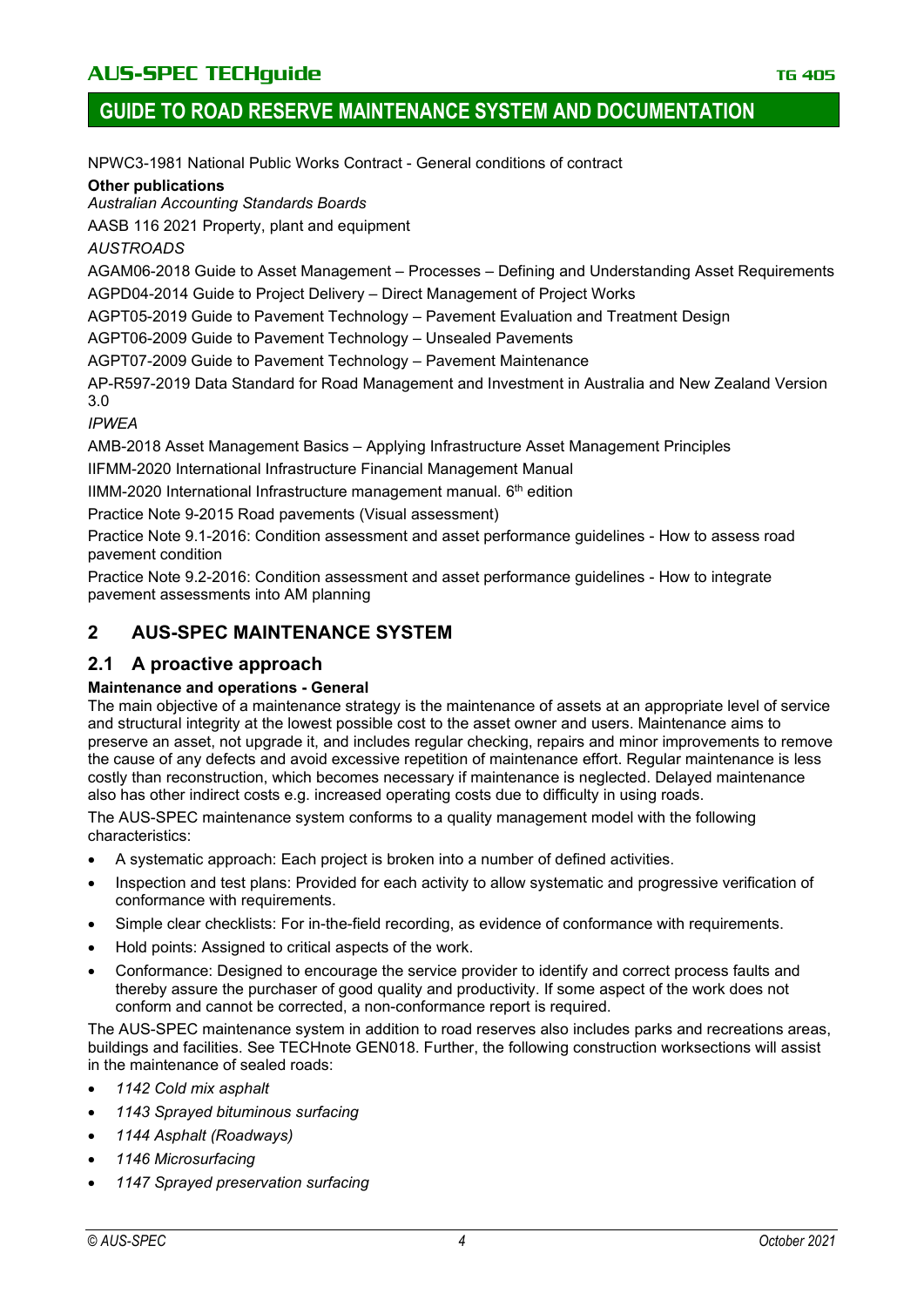### **GUIDE TO ROAD RESERVE MAINTENANCE SYSTEM AND DOCUMENTATION**

#### **Maintenance and operations – Unsealed roads**

The maintenance of unsealed roads requires more frequent inspections and regular treatment as compared to sealed roads. Factors influencing the performance of unsealed roads are material properties, road geometry and drainage, environmental influences and traffic conditions. The dynamic and changeable nature of unsealed roads makes it difficult to forecast optimal expenditure and allocation of resources. The maintenance works are prioritised based on regular inspections, customer requests, minimise risk and ensure safety to the communities. In addition to the **Maintenance and operations – General** the following documents will assist in the maintenance of unsealed roads:

- *TECHnote GEN023 Using AUS-SPEC for the management of unsealed roads.*
- *TECHnote GEN 027 Maintenance of unsealed roads.*
- *TECHnote DES 034 Pavement stabilisation for unsealed roads.*
- *TECHnote DES 035 Improvement and stabilisation of unsealed roads.*
- *TECHnote GEN 026 Otta seal – A different approach for road sealing.*
- *TECHreport TR08 Management of gravel pits in country areas – A case study.*
- Planning and Design worksections: *0051 Geometric rural road design – sealed* and *0052 Rural pavement design – unsealed.*
- Construction worksections: *1113 Stabilisation, 1130 Rural concrete base* and *1140 Wearing course, base and subbase – unsealed.*

#### **Capital renewals and replacement**

Renewal is major work which does not increase the asset's design capacity but restores, rehabilitates, replaces or renews an existing asset to its original capacity. For asset renewal and rehabilitation for road reserves, use the combination of AUS-SPEC Construction worksections from *Workgroup 01, 02, 03, 11 and 13* and Maintenance worksections from *Workgroup 16*.

### **2.2 Roles and responsibilities**

#### **Principal's roles and responsibilities**

Under the AUS-SPEC maintenance system, the Principal/Asset owner/Council:

- Classifies each road in the road reserve network to define the level of risk aligned to the Asset Management Plan and strategy.
- Determines the likely maintenance activities and documents the performance requirements and standards.
- Assesses the quality capability of the Contractor/Service provider.

#### **Contractor's roles and responsibilities**

Under the AUS-SPEC maintenance system, the Contractor/Service provider:

- Controls the processes and methods, verifies conformance and provides only quality products and services.
- Inspects the road reserve network regularly, records and reports on performance parameters such as distress to be rectified (e.g. footpath trip or pothole), or the need for remedial action (e.g. impeded open drain or long grass on footpath).
- Prepares and implements the maintenance work program.
- Repairs defects which have reached the documented recording level within a defined period.
- Verifies conformance to the specified performance standard.
- Provides the Principal with data on the condition of the road reserve network to facilitate the currency of roads condition records. This data is the basis of the Contractor's claim for payment if a Contractor has been used.

#### **Superintendent's roles and responsibilities**

Under the AUS-SPEC maintenance system, the Superintendent:

- Audits the maintenance system, methods and end product during the course of the Contract.
- Releases Hold points.

#### **2.3 Procurement**

Maintenance may be procured in the following ways: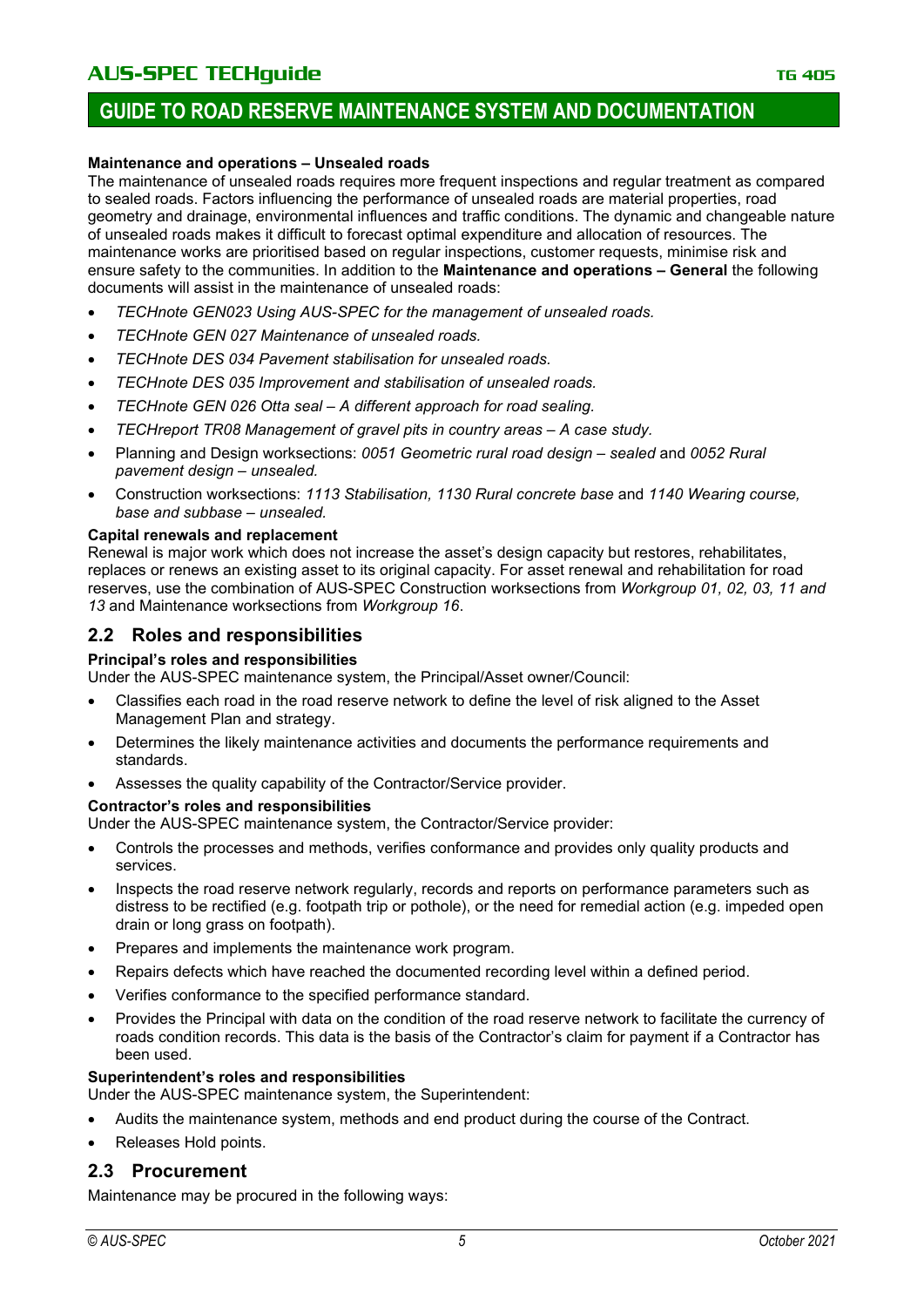- Outsourced to private contractors by competitive tender.
- In-house service agreements e.g. Council's own provider business units.
- A combination of in-house service agreements and external contracts.

The AUS-SPEC system is adaptable for use with any of these procurement methods. AUS-SPEC road reserve maintenance worksections cover routine, periodic and urgent unplanned maintenance for roads. AUS-SPEC design and construction worksections can be incorporated into the documentation for projects requiring rehabilitation.

### **3 COMPONENTS OF THE ROAD RESERVE MAINTENANCE SYSTEM**

#### **Road reserve maintenance system**

The main components of the AUS-SPEC maintenance system are a series of *Templates* which can be edited to suit a particular project and reflect the asset maintenance management policy of the asset owner. These *Templates* include:

- General requirements.
- Maintenance schedules.
- Quality requirements/Maintenance plan.
- Maintenance worksections and selected worksheets in *1602 Maintenance schedules - road reserve* spreadsheet.

#### **3.2 General requirements**

#### **Road reserve maintenance**

The *1601 General requirements – road reserve (Maintenance)* worksection is applicable to the General requirements of the Principal/Council for road reserve maintenance contracts. It includes plan requirements, contract period, work by others, traffic management, environmental protection, safety plan requirements, emergency response, accidents and damage and measurement and payment. Edit this *Template* to create a master document for use on all road reserve maintenance contracts. Include project specification information in the RMP, Activity specifications and the contract schedules, as appropriate.

#### **Maintenance schedules**

The *1602 Maintenance schedules - road reserve spreadsheet* includes worksheets, with annual works schedules as follows:

- Works cost review.
- Reseals.
- Seal preservations such as enrichment rejuvenation and PME.
- Major and minor planned construction.
- Asset listings.
- Gravel pits test data.
- Gravel resheeting.
- Schedule of rates guide for activities from previous years.
- Labour rates to be used in estimating.

#### **3.3 Quality requirements and maintenance plan**

#### **Road Maintenance Plan (RMP)**

A Road maintenance plan (RMP), required under the *1601 General requirements – road reserve (Maintenance)* worksection, is necessary, whether the Works will be performed by in-house employees or private contractors. An RMP outlines the procedures in place to provide assurance that the materials and processes conform or will lead to performance conforming with the documented requirements. It provides the Principal with information regarding day to day execution of the maintenance works and the ways in which the Contractor/Council in-house service provider will record and report information to the Superintendent.

The *1603 Road maintenance plan (RMP)* worksection is based on the structure of a Quality manual and Quality plan, however, the simplified format does not require third party verification or extensive documentation by the Contractor/Council service provider. The RMP is prepared by the Principal and completed with input from the Contractor/Council service provider.

The asset owner should review the RMP regularly, triggered by changes to the organisational objectives, asset requirements, requiation/ legislation, community views, etc.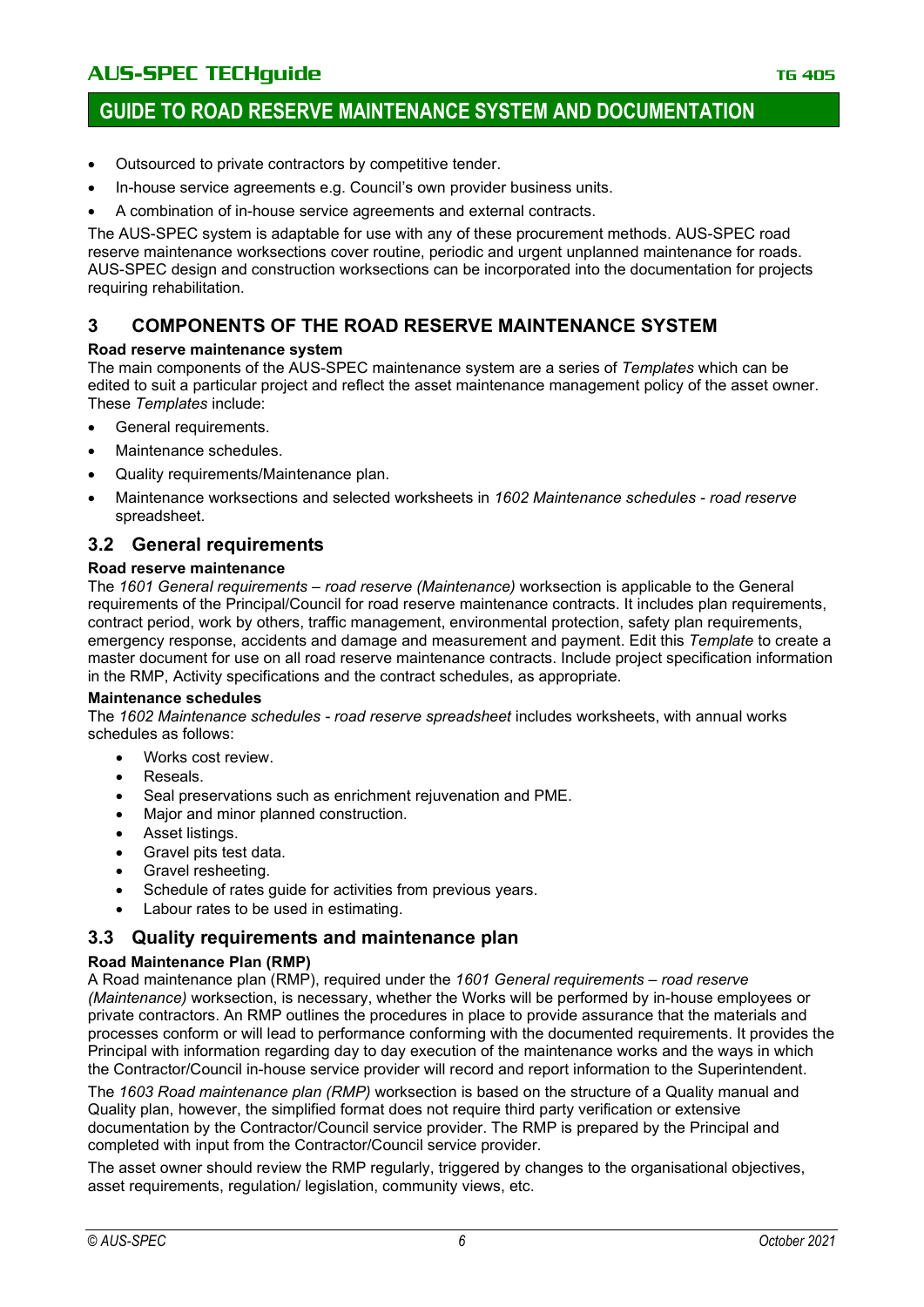#### **RMP Structure**

The RMP is divided into two parts to allow a Tenderer, in the case of an external contract, to submit a conforming RMP with minimum documentation at the time of tender. Additional information is added to the RMP by the successful Tenderer/service provider during the course of the project. The parts are as follows:

- **RMP Part 1** is a description of the broad scope of the contract management requirements and includes the Activity Specifications. The Principal edits the AUS-SPEC *Template* to suit the particular project and includes it as part of the Request for Tender (if a Request for Tender is being sought). Each Tenderer/ service provider is required to supply details in the pro forma document. Before letting the contract, the Principal may negotiate adjustments to the proposals or details provided by the Tenderer/ service provider.
- **RMP Part 2** comprises additional information for completion by the Contractor/service provider and submission to the Superintendent during the contract establishment period. RMP Part 2 is supplied to inform the Tenderer of the method and extent of the reporting procedures required under the terms of the contract and is not for submission with the tender documents. RMP Part 2 is developed within the establishment period as part of executing the contract and requires the Superintendent's approval. Part 2 includes information on:
	- . Maintenance procedures: Includes maintenance records, safety plan, environmental management plan, emergency response, training and non-conformance management.
	- . Maintenance planning: Includes monitoring performance/service level, inspections, Superintendent's surveillance, work plan, recording of defects (Lump Sum, schedule of rates or Dayworks), work program and reporting.

#### **Maintenance management forms**

The *1604 Annexures to road reserve maintenance plan (RMP)* worksection provides a series of forms to control the process of management and payment of work including:

- Conformance management forms.
- Hold Point release form.
- Contractor's/service provider's lump sum activities record.
- Contractor's/service provider's Work Order/Work Variation sheet.
- Maintenance defects register.
- Work completed report.
- Damage report and repair forms.

#### **3.4 Maintenance worksections**

#### **Activity specifications**

Routine maintenance comprises a large number of small activities, often preventative in nature, that cannot be planned, and quality tested in the same way as construction activities. By necessity, maintenance requirements need to be specified in the form of performance standards and work methods.

Activity specification *Templates* are available for each of the various activities involved in the maintenance and operations of road reserves. Each activity has a unique classification number within the national worksection classification system as well as a unique 3 letter code, suitable for timesheets and checklists. Activities are grouped according to the asset type and activity type: maintenance or operations.

The Activity specification *Templates* follow a consistent format and can be edited to suit the particular project and Principal requirements. For an external contract, the Activity specifications are provided to Tenderers by the Principal and form part of the RMP. They provide basic information on the maintenance activities which are anticipated to make up the Works. The National Classification list available from [www.natspec.com.au](https://www.natspec.com.au/resources/national-classification-system) can be used as a checklist for deciding which, if any, activities will be tendered.

Principals may advise Tenderers that variations to Activity specifications (excepting performance criteria and standards) will be considered at the tender stage and, under certain circumstances, during the contract to allow for improvements and innovation.

Activity specifications include the following information:

• **Referenced documents**: A list of referenced documents and standards applicable to the activity. As AUS-SPEC provides an update service, these documents are up-to-date with current standards and regulations at the time of each annual update.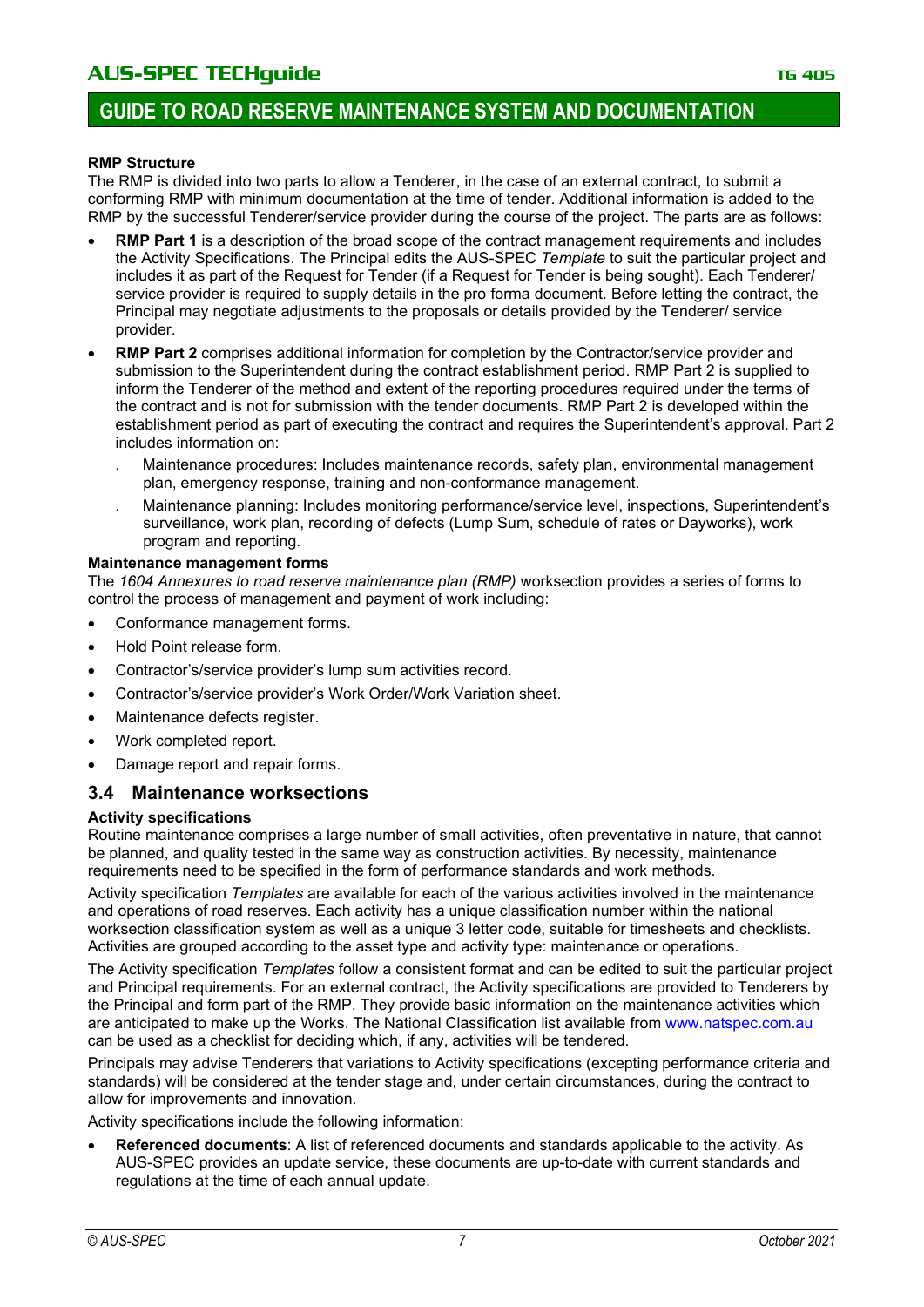- **Activity definition**: What work is included?
- **Performance distress and defects**: What do we look for?
- **Performance criteria**: Why do we do it?
- **Performance standards: What is required?**
- **Contract format/Method of payment**: Lump Sum, schedule of rates or Dayworks item.
- **MMS reporting unit**: Maintenance management system reporting unit for data collection.
- **Work method statement**: A statement of the Contractor's, undertaking to provide quality. This is provided to the Tenderer and may be amended by the successful Tenderer following negotiation with the Principal.
- **Checklist**: For programmed work items for completion by Contractor in the field.
- **Test requirements: Default test requirements for Principal.**
- **Special requirements**: Principal requirements additional to the Work method statement e.g. material source.
- **Nominated hold points**: Nominated by the Principal.

#### **List of Activity Specifications for maintenance and operations of road reserve**

| <b>ACTIVITY SPECIFICATION</b>                                                                                                                                                                                                                                                                                                                                                                         | <b>ACTIVITY CODE</b>                                                                                                                                   | <b>METHOD OF</b><br><b>PAYMENT</b><br>LS - Lump Sum<br><b>DW</b> - Daywork             |
|-------------------------------------------------------------------------------------------------------------------------------------------------------------------------------------------------------------------------------------------------------------------------------------------------------------------------------------------------------------------------------------------------------|--------------------------------------------------------------------------------------------------------------------------------------------------------|----------------------------------------------------------------------------------------|
| <b>Horticultural</b>                                                                                                                                                                                                                                                                                                                                                                                  |                                                                                                                                                        |                                                                                        |
| 1411 Street landscaping<br>1412 Grass mowing in road reserves<br>1413 Tree and vegetation control in road reserves<br>1414 Weed control in road reserves                                                                                                                                                                                                                                              | <b>HSL</b><br><b>HMR</b><br><b>HRV</b><br><b>HWR</b>                                                                                                   | LS<br>LS<br>LS<br>LS                                                                   |
| <b>Pathways</b>                                                                                                                                                                                                                                                                                                                                                                                       |                                                                                                                                                        |                                                                                        |
| 1433 Footpath and kerb ramp repairs                                                                                                                                                                                                                                                                                                                                                                   | PFR                                                                                                                                                    | LS                                                                                     |
| 1434 Bushfire perimeter track repairs                                                                                                                                                                                                                                                                                                                                                                 | PBT                                                                                                                                                    | LS                                                                                     |
| Pavement                                                                                                                                                                                                                                                                                                                                                                                              |                                                                                                                                                        |                                                                                        |
| 1611 Pavement sweeping<br>1612 Auxiliary work for reseals<br>1613 Repairs to bituminous surfacing<br>1614 Crack sealing<br>1615 Local shape correction<br>1616 Grading unsealed roads<br>1617 Resheeting unsealed roads<br>1618 Heavy patching<br>1619 Minor patching<br>1620 Pothole repair<br>1621 Concrete pavement repairs<br>1622 Concrete slab stabilisation<br>1623 Emergency pavement repairs | <b>PSW</b><br><b>PAW</b><br>PBS<br><b>PCS</b><br><b>PSC</b><br>PGU<br>PRU<br>PHP<br><b>PMP</b><br><b>PPR</b><br><b>PCR</b><br><b>PSS</b><br><b>PER</b> | LS<br><b>DW</b><br>LS<br>LS<br>LS<br>SOR<br>SOR<br>SOR<br>LS<br>LS<br>SOR<br>SOR<br>LS |
| <b>Shoulder</b>                                                                                                                                                                                                                                                                                                                                                                                       |                                                                                                                                                        |                                                                                        |
| 1631 Edge break repairs<br>1632 Grading unsealed shoulders<br>1633 Resheeting unsealed shoulders<br>1634 Local scour repair                                                                                                                                                                                                                                                                           | <b>SEB</b><br>SGU<br><b>SRU</b><br><b>SSR</b>                                                                                                          | LS<br>LS<br>SOR<br><b>DW</b>                                                           |
| <b>Roadside</b>                                                                                                                                                                                                                                                                                                                                                                                       |                                                                                                                                                        |                                                                                        |
| 1641 Kerb and channel (gutter) repairs<br>1642 Traffic Islands                                                                                                                                                                                                                                                                                                                                        | <b>RTI</b><br><b>RMF</b>                                                                                                                               | LS<br>LS                                                                               |
| Pavement moisture control                                                                                                                                                                                                                                                                                                                                                                             |                                                                                                                                                        |                                                                                        |
| 1651 Clear road reserve subsoil drains                                                                                                                                                                                                                                                                                                                                                                | <b>PSD</b>                                                                                                                                             | LS                                                                                     |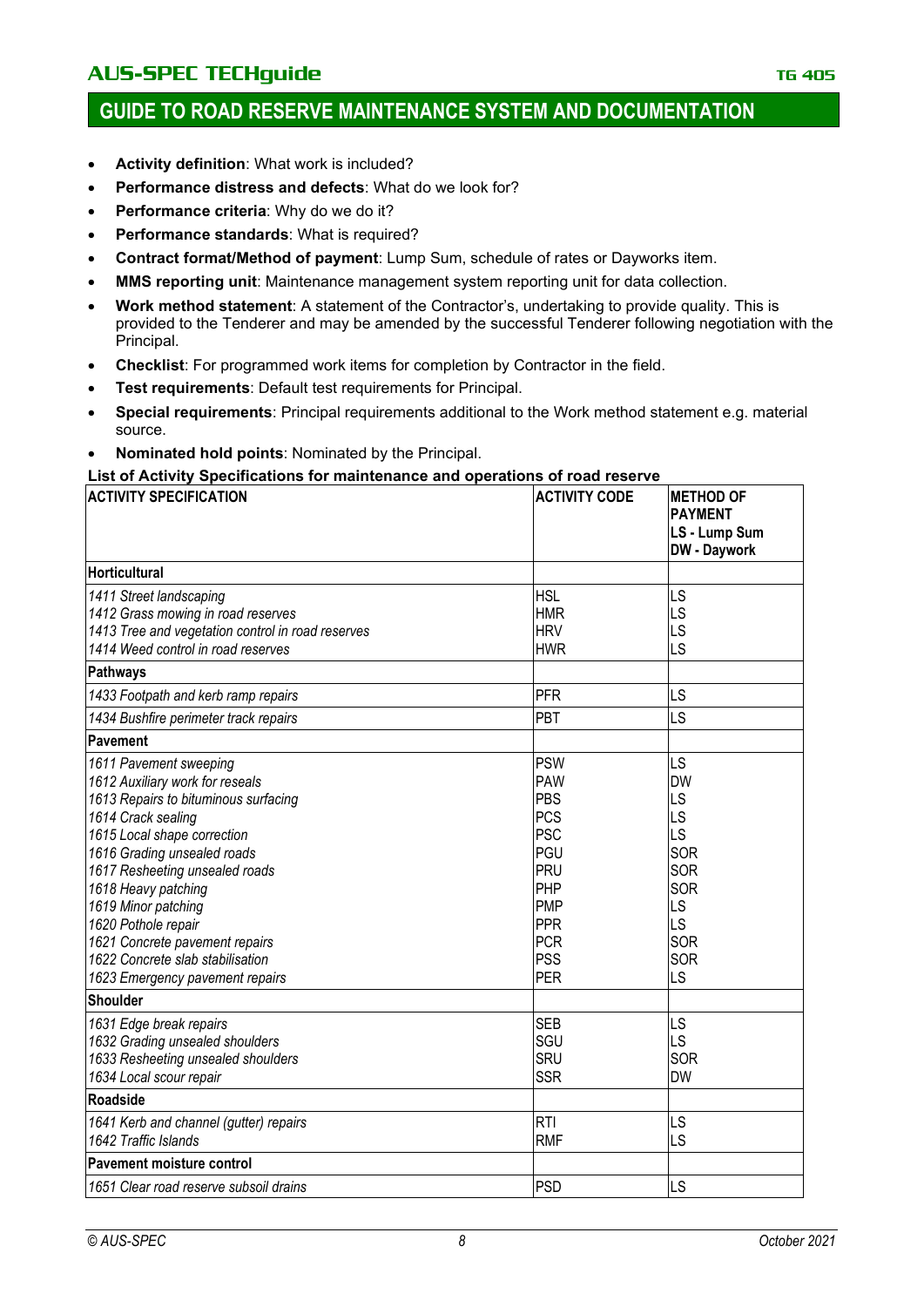| <b>ACTIVITY SPECIFICATION</b>                                                                                                                                                                                                                                                                                                  | <b>ACTIVITY CODE</b>                                                                                  | <b>METHOD OF</b><br><b>PAYMENT</b><br>LS - Lump Sum<br><b>DW</b> - Daywork |
|--------------------------------------------------------------------------------------------------------------------------------------------------------------------------------------------------------------------------------------------------------------------------------------------------------------------------------|-------------------------------------------------------------------------------------------------------|----------------------------------------------------------------------------|
| 1652 Clear road reserve open drains                                                                                                                                                                                                                                                                                            | POD                                                                                                   | LS                                                                         |
| <b>Traffic facilities</b>                                                                                                                                                                                                                                                                                                      |                                                                                                       |                                                                            |
| 1671 Road reserve boundary fence repair<br>1672 Road reserve fences and handrails<br>1673 Street seats and bus shelters<br>1674 Carriageway delineators<br>1675 Road reserve guard fence<br>1676 Road reserve signs<br>1677 Road reserve guide signs<br><b>Operation - road reserve</b><br>1681 Accident repairs (Recoverable) | <b>TBF</b><br>TFH<br><b>TSS</b><br><b>TDE</b><br><b>TGF</b><br><b>TRW</b><br><b>TGS</b><br><b>OAD</b> | LS<br>LS<br>LS<br>LS<br>SOR<br>LS<br>LS<br>LS                              |
| 1682 Road reserve emergency call out<br>1683 Storm damage response for road safety<br>1684 Traffic facilities - road traffic control                                                                                                                                                                                           | <b>OEC</b><br><b>OSD</b><br><b>OTC</b>                                                                | LS<br>LS<br><b>DW</b>                                                      |
| Operation - cleaning and waste management                                                                                                                                                                                                                                                                                      |                                                                                                       |                                                                            |
| 1691 Road reserve litter collection<br>1692 Removal of graffiti visible from roads                                                                                                                                                                                                                                             | <b>OLC</b><br><b>OGR</b>                                                                              | <b>DW</b><br>DW                                                            |
| Water cycle management                                                                                                                                                                                                                                                                                                         |                                                                                                       |                                                                            |
| 1853 Clear road reserve culverts and pits<br>1854 Minor repair of lined drains in road reserves                                                                                                                                                                                                                                | <b>DCP</b><br><b>DLD</b>                                                                              | LS<br>LS                                                                   |

#### **Activity Contract Requirements (ACR)**

Each Activity specification is accompanied by an Activity Contract Requirement sheet. The AUS-SPEC *Template* provides default values for the following:

- Method of payment: Lump Sum, schedule of rates or Dayworks rates.
- **MMS reporting unit**: \$/segment, or work hours/segment range.
- **Units of measure**: If schedule of rates, e.g. heavy patching.
- **Performance/service levels**:
	- Road traffic score (Category 1-4): A traffic score concept is established to allow Council flexibility to assign different levels of service for different classifications of road or zones. This will most commonly be related to estimated traffic but Councils may use other criteria by editing the ACR.
	- Recording levels: This is done by considering the various modes of early failure that will lead to more expensive damage later, or describing appropriate thresholds (called recording levels) to prompt action (e.g. the clearing of a drain that may cause flooding later if unattended).
	- . Response times: Grades the speed of response to the recording level appropriate to the location.
	- . Compulsory intervention levels: Specifies at what threshold immediate action is required.

Service levels drive the frequency of maintenance and the intervention level at which the maintenance is required. Default recording levels provided in the ACR define the minimum acceptable performance in relation to, e.g. the quality of service, safety. Response times and inspection frequencies are set according to an assessment of risk to the road traffic score category, volume and type of traffic.

To facilitate meaningful benchmarking, retaining the default recording levels is recommended. Response times and compulsory intervention levels can be readily adjusted for each road traffic score to reflect the different road or zone classifications. Periodically review service levels to match with the customer and technical service levels. Austroads AGPT07 provides further guidance on service levels and intervention levels. AGPT05 provides guidance on pavement investigation, testing and evaluations, identification of causes and modes of distress and treatment options.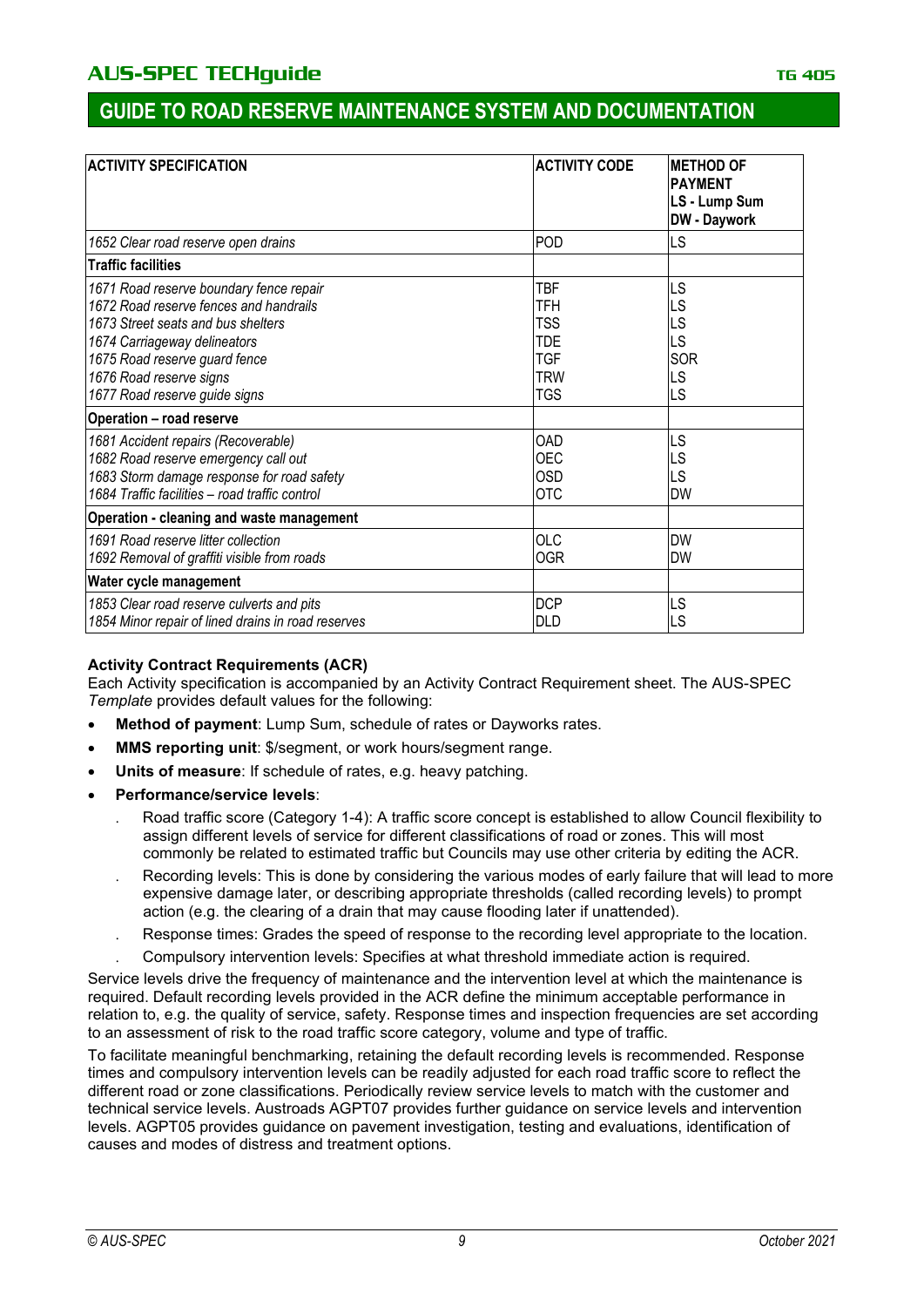### **4 APPLICATION OF THE AUS-SPEC MAINTENANCE SYSTEM**

### **4.1 Trial contracts**

It is recommended that Principals embarking on the development of the competitive provision of road reserve maintenance, appoint a project manager to first apply the AUS-SPEC maintenance system to trial maintenance contracts using in-house staff for the following reasons:

- To determine the correct level of effort and investment required to meet the requirements built into the RMP.
- To allow staff to learn the maintenance process and become familiar with a competitive contract environment.
- To progressively collate key road reserve asset information necessary to quantify typical maintenance resource requirements.
- To test the quality of the ongoing asset management data produced by the RMP.
- To quantify realistic budget allocations to the components of maintenance activity in the network so that budgetary control will persist with the advent of a contractual rather than resource driven program.

#### **4.2 Implementation phase**

#### **Present AUS-SPEC maintenance system to the Principal's works group or business unit**

Explain the process and documentation and form committees to review the Activity specifications, ACRs and General requirements for local application.

The Principal needs to review the AUS-SPEC documentation and adjust definitions, performance criteria and method of payment to suit circumstances. For example, during implementation, the Principal may adopt a greater number of activities for schedule of rates payment rather than Lump Sum payment due to a lack of historical data on both inventory and previous expenditure patterns.

#### **List the implementation tasks**

Define the tasks and time scale for implementation and the required resources including:

- Review of Activity definitions and performance criteria.
- RMP documentation.
- Reporting system establishment.
- Resources for initial inventory surveys and inspections.
- Develop the trial road reserve network definition information

Define the trial road reserve network using schedules and base maps. Utilise the work done during the AASB 116 asset management data capture and Maintenance Management System (MMS) and/or Pavement Management System (PMS) data.

#### **Establish a test group for a virtual trial of the process**

Amend the *Templates* to suit the Principal's requirements, making sure the documented process is efficient and effective. Inspections shall be made by the provider and the Maintenance Defect Register (MDR) will be created by the Project Manager. When a defect is detected it is entered into the MDR and a response organised in conformance with the appropriate Activity specification and ACR. In order to allow the Project Manager to monitor effort and costs assigned to the AUS-SPEC activities and network segments a costing code system will need to be developed for the implementation trial. This localised network information will be invaluable at completion of the trial when the business unit or tenderers quantify lump sums and unit rates.

#### **Allow the test crew/work gang to identify areas for improvement**

Allow the test crew/work gang to identify Activity specifications, ACRs and management processes that need improvement and allocate resources to implement these improvements. Also involve all administrative staff, (in particular financial staff) to make sure the appropriate independent reporting and financial systems will be available and these systems will be resourced to allow them to be carried out efficiently and with probity.

#### **Instigate a full-scale implementation trial of six months**

When most processes, systems and resources are in place, allow a realistic implementation phase to proceed. This may cover a geographic zone within a Council area or the entire Council area. During the trial period it is recommended that existing cost and production reporting systems are maintained in parallel with the trial. Timesheet and employee payment systems are not affected by the implementation of the AUS-SPEC maintenance system.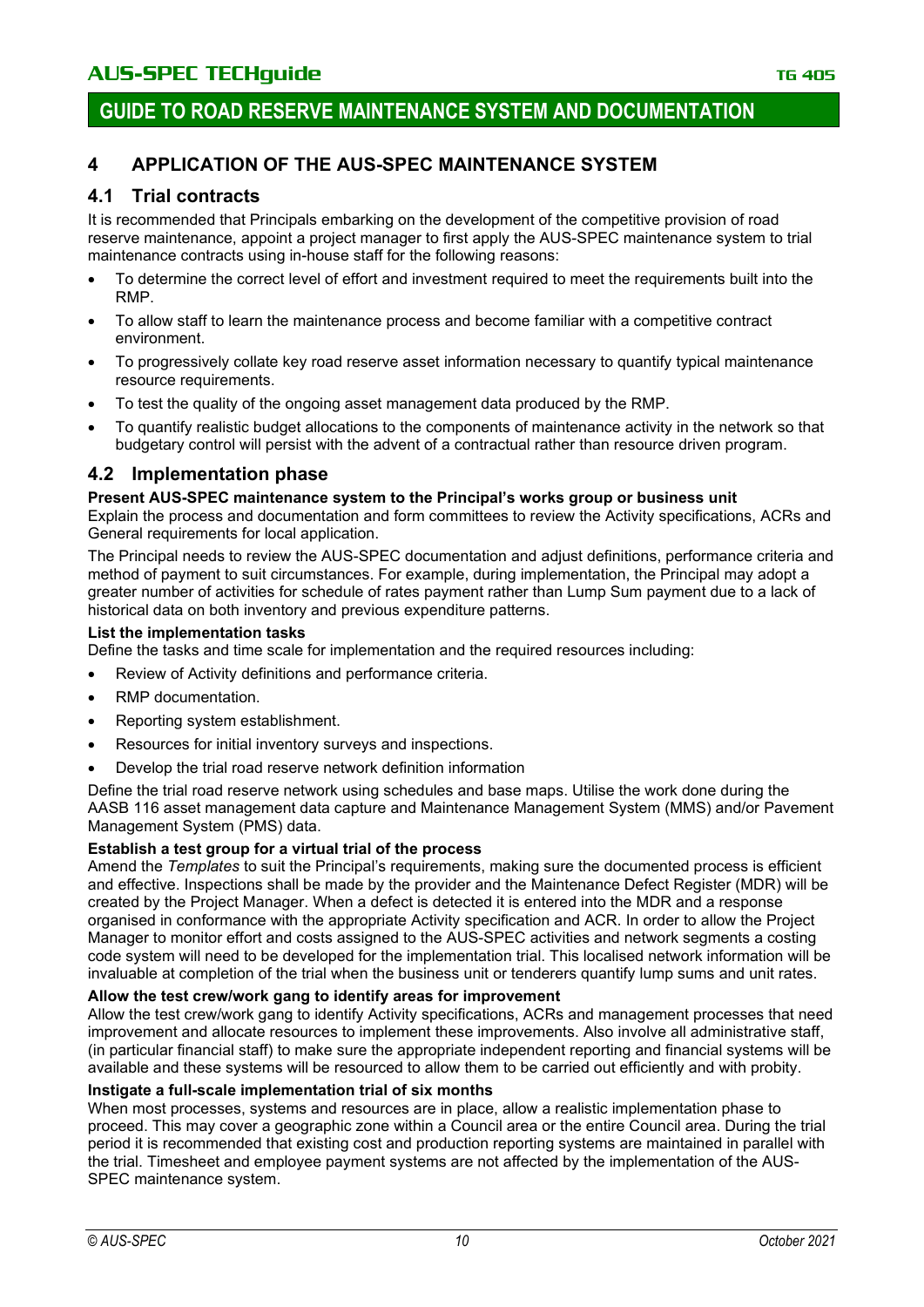#### **Recommend adjustments to performance requirements/service levels defined in the ACR**

This will be possible as the level of the road reserve maintenance budget is monitored relative to the effectiveness of work done and the condition of the network.

#### **The end of the implementation phase**

The Principal should aim to have documentation which is clear in its requirements and consistent in its format. The Principal can then choose to either test its maintenance delivery proficiency in the open marketplace or operate an internal contract awarded to an in-house business unit.

At conclusion of the implementation phase, it is anticipated that sufficient asset inventory and historical expenditure data will be available so that the payment methods will more closely reflect the Lump sum listings in the AUS-SPEC Templates. The implementation period will vary from organisation to organisation.

### **4.3 Example of implementation phase**

#### **Case study**

IIMM Case study 3.3.3d *Developing maintenance plans and procedures* provides an example of the proactive approach to road maintenance by City of Parramatta, implementing the AUS-SPEC road maintenance system.

### **4.4 Data collection**

Maintenance requires an inventory of all assets. The form and type of data required by the AUS-SPEC maintenance system is consistent with Pavement Management Systems (PMS) and Maintenance Management Systems (MMS) and can be used to assist with the generation of reports for the development of future works programs and assist with road reserve asset management.

The data received facilitates increasing accuracy for costing on a road section basis as well as assisting with the efficient and effective management of the network. The Maintenance Defects Register also provides records which may be required as a defence against litigation.

Austroads AP-R597 is the data standard for road management and assists road authorities to harmonise data sets that support common road management activities.

IIMM Section 2.4.4 provides more information on data collection processes and Figure 2.4.4 illustrates the information strategy to collect store, analyse, report and maintain the asset data. Collected asset data can be maintained and improved in accordance with IIMM Section 2.4.5.

Use the following methods of data collection as defined in AGAM06:

- Asset register or inventory: Include an inventory of the key properties and attributes of the asset that usually remains static for a long time. Use location referencing for defining asset location including road number, chainage, etc. for example using GIS.
- Condition data: Include transient physical properties of the asset with the date of recording or measurement. Include the condition data comprising of the name of the distress, severity or magnitude of distress and the extent of distress. Collect the data either by automated methods or by visual inspection as defined in IPWEA Practice Note 9. AGAM06 Table 4.1 provides guidance on the pavement condition classification and AGAM06 Table 4.2 provides guidance on the types of pavement distress. AGAM06 Table 4.3 for standard specifications and test methods.
- Road use data: Include traffic volume, loading and traffic growth.
- Site and environmental data: Include geographical, climate, road geometry, drainage and underground services data.
- Construction, maintenance and expenditure data: Include information on pavement composition and maintenance history including summary of expenditure and the nature of works. Store maintenance data by using location referencing along with condition data.
- Historical data: Include the data recorded repeatedly during the life of the asset to assess the change in the properties between past and future performance.
- Risk data: Include all identified asset risks, their current risk assessment score, identified and evaluated risk treatments.
- Level of service data: Include technical level of service across all assets forming the road infrastructure which is compared with the current asset condition and performance data for developing work programs.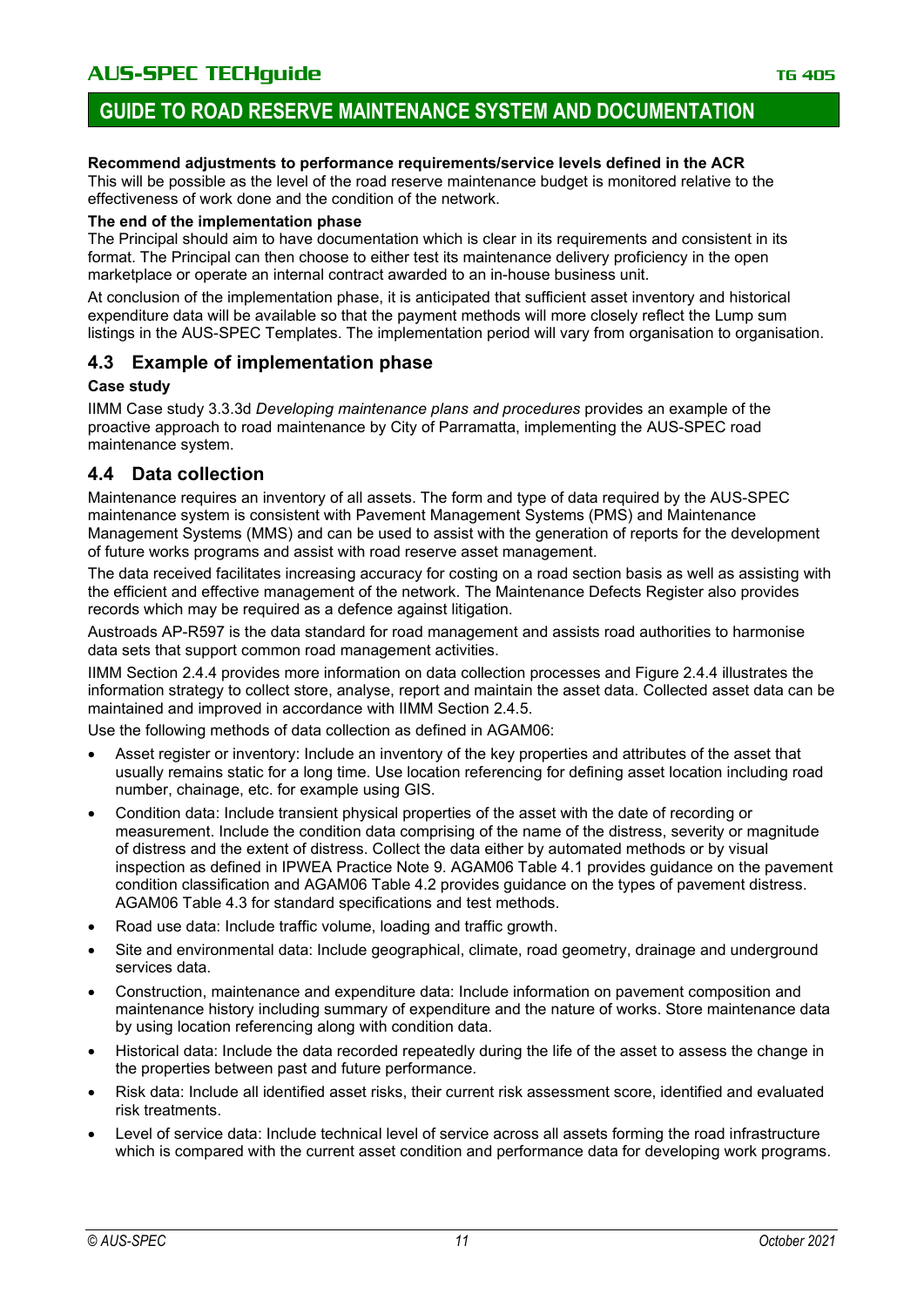### **GUIDE TO ROAD RESERVE MAINTENANCE SYSTEM AND DOCUMENTATION**

#### **Specialised technology for data collection**

Consider the use specialised systems and technology e.g. GIS, digital photography, GPS equipment and satellite navigation, mobile communications and electronic data acquisition equipment. These systems provide several benefits for efficient and improved means of data collection for maintenance purposes. IIMM Section 4.3 provides more detail on information systems and tools for recording and maintaining asset data.

#### **4.5 Pavement treatment**

The condition data and the inspections identify the distress modes. Appropriate pavement treatment should then be selected as defined in AGPT05 and AGPT06 for unsealed pavements and implemented using the AUS-SPEC construction and maintenance worksections.

#### **4.6 Benchmarking**

Benchmarking is possible with other organisations using the AUS-SPEC maintenance systems, as the work process and the outcome are effectively the same.

Following implementation, the system progressively improves and provides the asset owner with the control and historical data that allows the organisation to competently improve the management of the assets.

### **5 COMPILATION OF CONTRACT DOCUMENTATION**

### **5.1 General**

Documentation for maintenance contracts generally follows the production and procedures outlined in AUS-SPEC TG 102 and TG 103.

Standard contract documentation is in two sections:

- **Section A Tender documents: If the maintenance contract will be with an external Contractor,** assemble the *0122 Information for tenderers* and *0123 Conditions of tendering* worksections separately.
- **Section B Contract documents**: Assemble contract documents, free from discrepancies and omissions, in 4 volumes as described in the **Contract documentation volumes table**.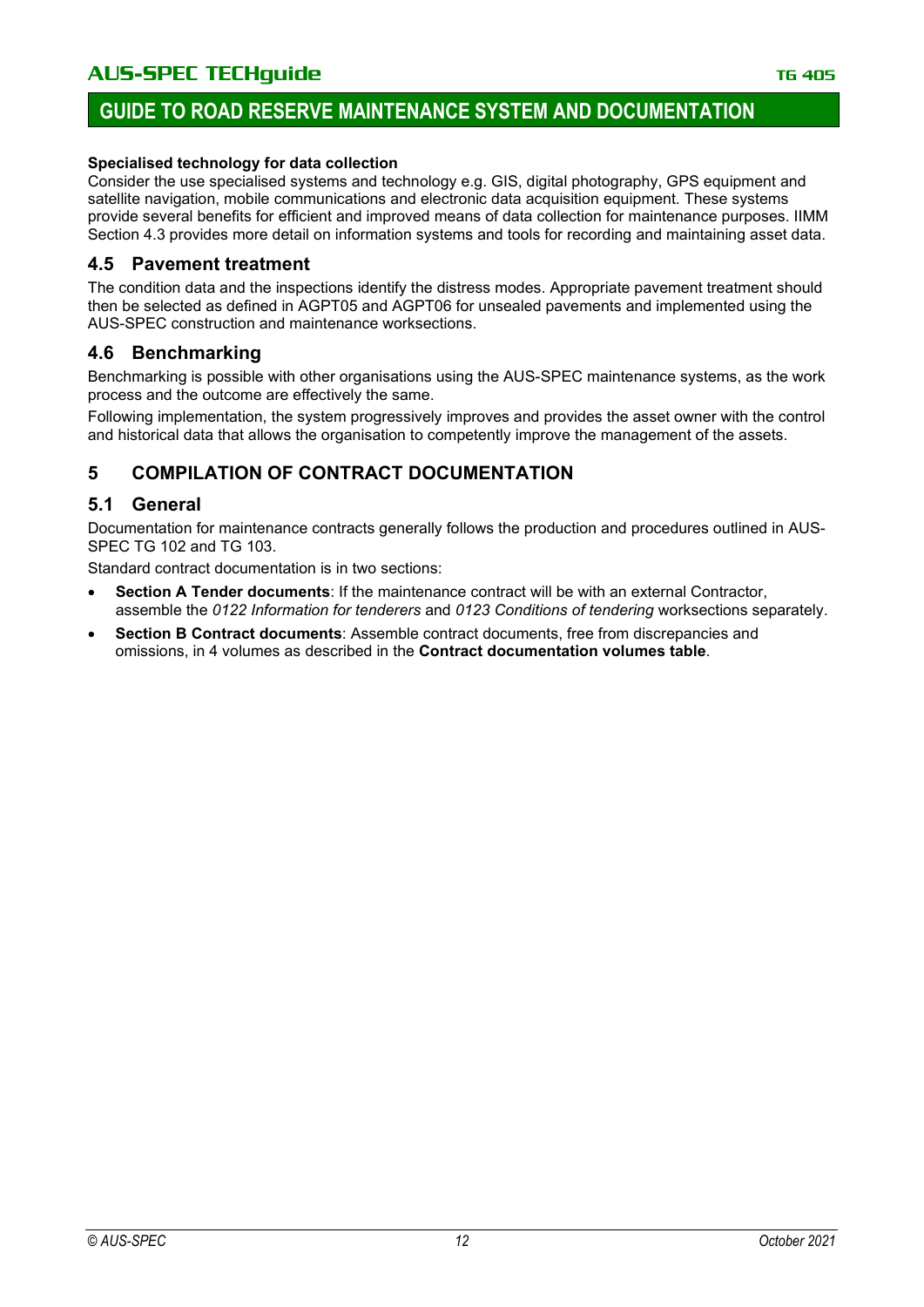# **GUIDE TO ROAD RESERVE MAINTENANCE SYSTEM AND DOCUMENTATION**

#### **Contract documentation volumes table**

| <b>Contract volumes</b>                                                                                     | Include the following AUS-SPEC<br>worksections and related documents                                                                                                                                                                                                                                                                          | <b>Notes</b>                                                                                                                                                                                                                                                                                                          |
|-------------------------------------------------------------------------------------------------------------|-----------------------------------------------------------------------------------------------------------------------------------------------------------------------------------------------------------------------------------------------------------------------------------------------------------------------------------------------|-----------------------------------------------------------------------------------------------------------------------------------------------------------------------------------------------------------------------------------------------------------------------------------------------------------------------|
| Volume 1<br>CONDITIONS OF CONTRACT<br>(General workgroup)                                                   | 0147 Conditions of contract.                                                                                                                                                                                                                                                                                                                  | This worksection outlines the general<br>conditions of contract AS 2124, the<br>annexures to the contract and the special<br>conditions of contract.<br>The General conditions of contract (e.g.<br>AS 2124) is included in the contract<br>documents by reference in the<br>0147 Conditions of contract worksection. |
|                                                                                                             | Annexure to General conditions of<br>contract.                                                                                                                                                                                                                                                                                                | These are pre-printed forms of Annexure<br>Part A and B for standard contracts.                                                                                                                                                                                                                                       |
|                                                                                                             | Special conditions of contract.                                                                                                                                                                                                                                                                                                               | Refer to TG 406 for guidance on adapting<br>General conditions of contract to road<br>reserve maintenance                                                                                                                                                                                                             |
| Volume 2<br>TECHNICAL SPECIFICATIONS                                                                        | Technical specification: 1601 General<br>requirements - road reserve<br>(Maintenance).                                                                                                                                                                                                                                                        | This worksection is applicable to the general<br>requirements of the Principal/Council for<br>road reserve maintenance contracts.                                                                                                                                                                                     |
|                                                                                                             | 1602 Maintenance schedules - road<br>reserve) includes works cost review,<br>annual reseals, annual bitumen<br>preservations, major and minor annual<br>construction, assets listing, gravel pits<br>test data, annual gravel resheeting,<br>schedule of rates previously calculated for<br>all works activities, and labour hourly<br>rates. | Project specific information provided by the<br>Principal.                                                                                                                                                                                                                                                            |
|                                                                                                             | Quality: 1603 Road reserve maintenance<br>plan (RMP).                                                                                                                                                                                                                                                                                         |                                                                                                                                                                                                                                                                                                                       |
|                                                                                                             | Road reserve maintenance Activity<br>specifications and associated Activity<br>contract requirements.                                                                                                                                                                                                                                         | For maintenance activities, use<br>worksections 1611-1677. For operational<br>activities, use worksection 1681-1692.                                                                                                                                                                                                  |
|                                                                                                             | 1604 Annexures to road reserve<br>maintenance plan (RMP).                                                                                                                                                                                                                                                                                     | Non-conformance management forms, Hold<br>point release, Contractor's records and<br>damage report forms. It also includes<br>completed sample forms for guidance.<br>Provided for information only.                                                                                                                  |
| Volume 3                                                                                                    | Map(s) of road reserve network.                                                                                                                                                                                                                                                                                                               |                                                                                                                                                                                                                                                                                                                       |
| ROAD RESERVE DEFINITION<br><b>INFORMATION</b> (Separate compilation<br>- referenced in this Guide) the road | Schedules of roads in network: Reference<br>spreadsheet 1602 Maintenance schedule<br>-road reserve worksheets                                                                                                                                                                                                                                 |                                                                                                                                                                                                                                                                                                                       |
| reserve and within the scope of the<br>contract                                                             | Other schedules and details of assets.                                                                                                                                                                                                                                                                                                        |                                                                                                                                                                                                                                                                                                                       |
|                                                                                                             | Standard drawings.                                                                                                                                                                                                                                                                                                                            |                                                                                                                                                                                                                                                                                                                       |
| Volume 4<br><b>TENDER SUBMISSION</b><br>DOCUMENTS (General workgroup)                                       | 0124 Tender submission documents.                                                                                                                                                                                                                                                                                                             | This worksection outlines the tender<br>submission documents required for the<br>contract such as:<br>• Tender forms.<br>• Tenderer's particulars - current<br>commitments.<br>• Declarations.                                                                                                                        |
|                                                                                                             | 1602 Maintenance schedules - road<br>reserve. As selected from 1602<br>spreadsheets                                                                                                                                                                                                                                                           | This worksection includes schedule of rates,<br>Lump Sum and Daywork rates:                                                                                                                                                                                                                                           |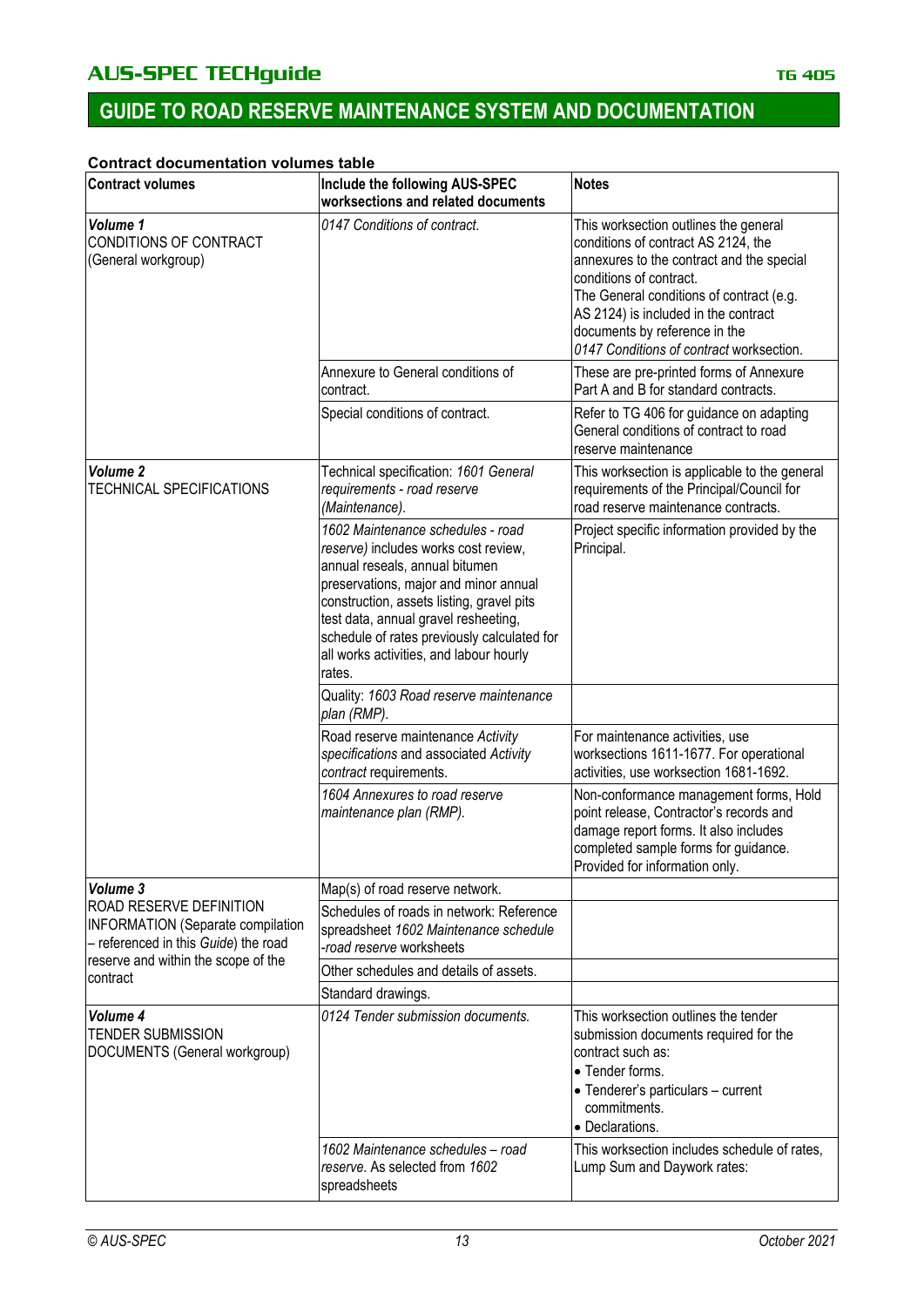### **GUIDE TO ROAD RESERVE MAINTENANCE SYSTEM AND DOCUMENTATION**

| <b>Contract volumes</b>      | Include the following AUS-SPEC<br>worksections and related documents | <b>Notes</b> |
|------------------------------|----------------------------------------------------------------------|--------------|
| <b>IASSOCIATED DOCUMENTS</b> | Road reserve maintenance history.                                    |              |

#### **Binding**

Volumes: Bind volumes separately.

Exhibit copies: Spiral bind to fix editions for legal and contractual reasons.

Working copies: Assemble in ring binders.

Associated documents: Bind separately without volume status to indicate their exclusion from the formal contract documents.

Alternatively use the electronic records management system.

Responsibility: Assign the responsibility of supervising consistency across all Council contracts, to one Council officer or manager, in conformance with an appropriate Contracts policy.

### **5.2 Volume 1 – Conditions of contract**

#### **Select the General conditions of contract**

The AUS-SPEC maintenance system can be used as a fully outsourced contract maintenance regime or as a service agreement governing services provided by an in-house provider business unit. Some business units may act as a head contractor and subcontract selected operations as minor contracts.

Commonly used General conditions of contract include NCW4, NPWC3 (NSW), GC21, AS 2124 and AS 4000. Other specific documents generated by individual consultants may also be used.

#### **Complete the Annexures to the General conditions of contract**

Pre-printed forms of Annexure Part A and Part B for standard contracts.

#### **Prepare any special conditions of contract**

Refer to AUS-SPEC TG 406 for guidance on issues which impact on normal contract requirements and need to be provided as supplementary clauses for contract documentation. This is provided in a checklist format.

### **5.3 Volume 2 – Technical specifications**

#### **Define the extent of work**

Select the maintenance activities to be provided in the road reserve maintenance contract from the schedule in the *1602* Maintenance schedules *– road reserve* various work sheets. Reflect these selected activities in the *1603 Road reserve maintenance plan (RMP)* worksection.

#### **Compile the schedule of work by others**

Schedule routine general maintenance work, to be performed by others, under Council's rolling works program during the annual work period, in *1602 Maintenance schedules – road reserve* as selected for required activity type.

#### **Review Principal supplied items**

Review the materials and services to be supplied by the Principal, edit the *1601 General requirements – road reserve (Maintenance)* worksection, as appropriate, and complete or delete the schedule in the *1602 M*aintenance schedule worksheets.

#### **Review mandatory resources and key staff**

Review the minimum mandatory resources required to be provided by the Contractor and document these in the *1603 Road reserve maintenance plan (RMP)* worksection.

#### **Edit** *Templates* **where necessary**

Edit AUS-SPEC Template clauses by deletion or addition of text to suit specific local requirements.

#### **Complete Principal supplied information**

Complete the details identified with a (P) in the *1602 Maintenance schedules – road reserve* spreadsheets and *1603 Road reserve maintenance plan (RMP)* worksections. The Principal defines the content of the RMP, which includes a complete set of Activity specifications for the contract.

#### **Review Activity contract requirements**

Review the default template response times and compulsory intervention levels and method of payment in line with the Principal's asset management strategy.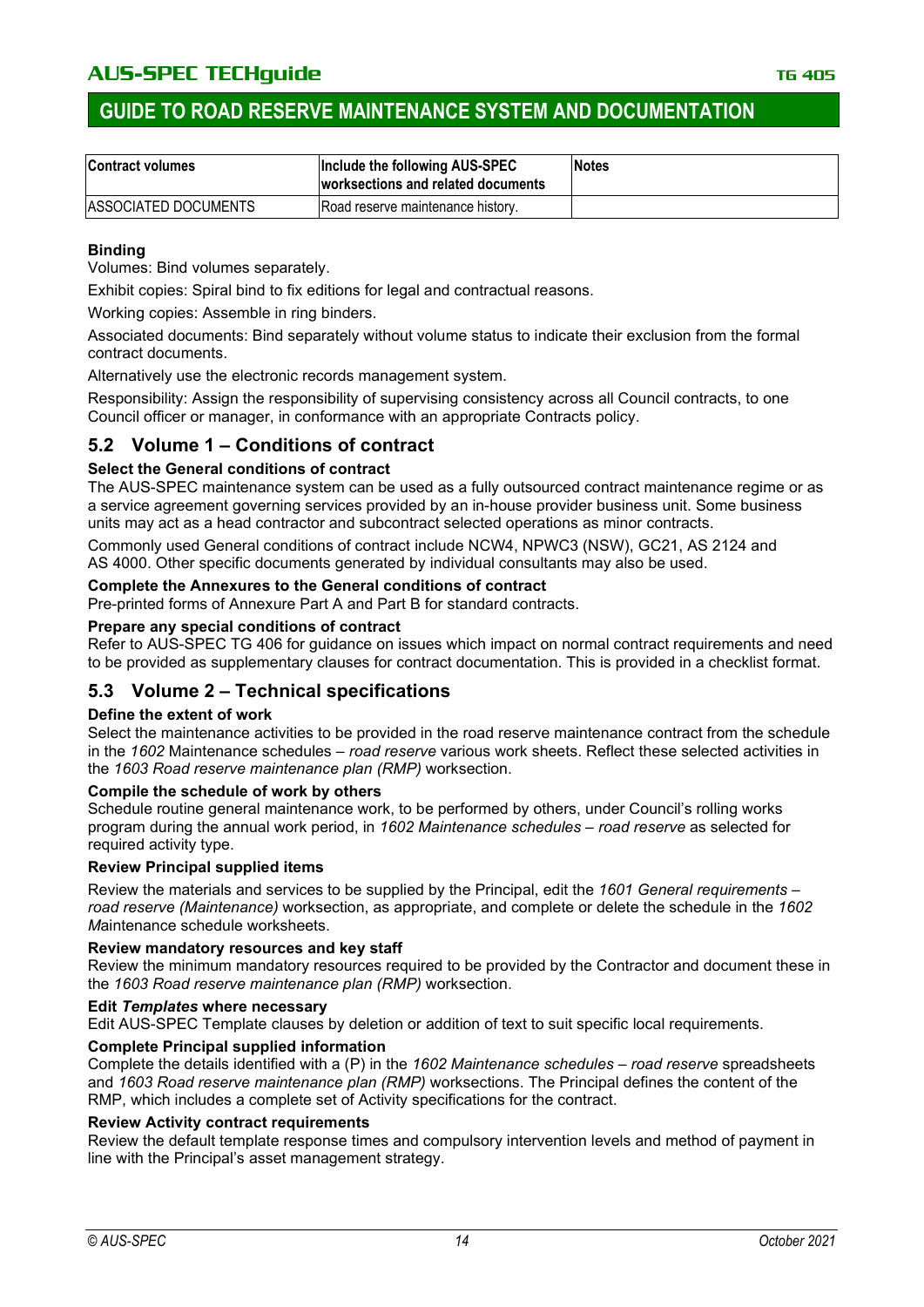#### **Environmental Management training**

In addition to the compilation of Volume 2, the Principal should prepare, or arrange for, a training course in environmental practice appropriate to the requirements of the Environmental Management Plan documented in the *1601 General requirements – road reserve (Maintenance)* worksection.

#### **5.4 Volume 3 – Road reserve definition information**

#### **Define the road reserve network**

The road reserve definition is equivalent to the drawings in a construction contract. It defines the area of responsibility in which the Contractor will perform the defined maintenance activities of the contract and may comprise:

- Map(s) of the road reserve network including location referencing by Geographical Information System (GIS):
	- . Location and identification of assets by segment.
	- . Access asset attribute information.
	- . Display asset information pictorially, e.g. age profile, condition, trends over time.
- Detailed road (strip) maps.
- Sketches and cross sections.
- Standard drawings, e.g. Guard fence and sign installation.
- Schedules of:
	- . Roads in the network.
	- . Pedestrian and other Council areas.
	- . Special street landscaping areas.
	- . Significant environmental sites.
	- . Noxious weeds and pests sites.
	- . Stormwater pits.

#### **Use a consistent location referencing system**

This can have an impact on planning the maintenance activity. Austroads AGAM06 clause 3.5 provides further guidance on the different types of location referencing systems.

#### **Schedule key information on assets within each road reserve segment**

Sample schedules of the road reserve segment asset listing, road network in the contract and road reserve segment nomination are provided in the *1602 Maintenance schedules – road reserve* spreadsheet.

The network information includes information from Council's road asset system (typically a series of road reserve segments) which provide the framework to refer to the location of condition as in the MDR and MMS reporting data.

The use of the road asset system allows for the ordered collection, storage and retrieval of road related maintenance data which can be co-ordinated with other Council systems such as for PMS and the relevant Australian Accounting Standards Board pronouncements, e.g. AASB 116 available from [www.aasb.gov.au.](https://www.aasb.gov.au/pronouncements) International Infrastructure Financial Management Manual (IIFMM) provides further information to link technical and financial aspects of managing infrastructure assets.

#### **5.5 Volume 4 – Tender submission documents**

#### **Select appropriate forms and declarations for tender submission**

The tender forms and declarations required for a road reserve maintenance contract are essentially the same as for a combined lump sum, schedule of rates contract for a construction contract (by selecting the appropriate worksection from the *General* workgroup), with the addition of a schedule of Daywork rates.

#### **Draft schedules for method of payment**

Schedules for Lump Sum components, schedule of rates components and schedule of Daywork rates, based on the schedule templates provided in *1602 Maintenance schedules – road reserve* spreadsheet worksheets.

#### **Prepare RMP Part 1**

The Contractor is required to complete RMP Part 1 as part of the Tender submission. This will include a list indicating which, if any, Activity specifications have amendments proposed by the Contractor. A full copy of